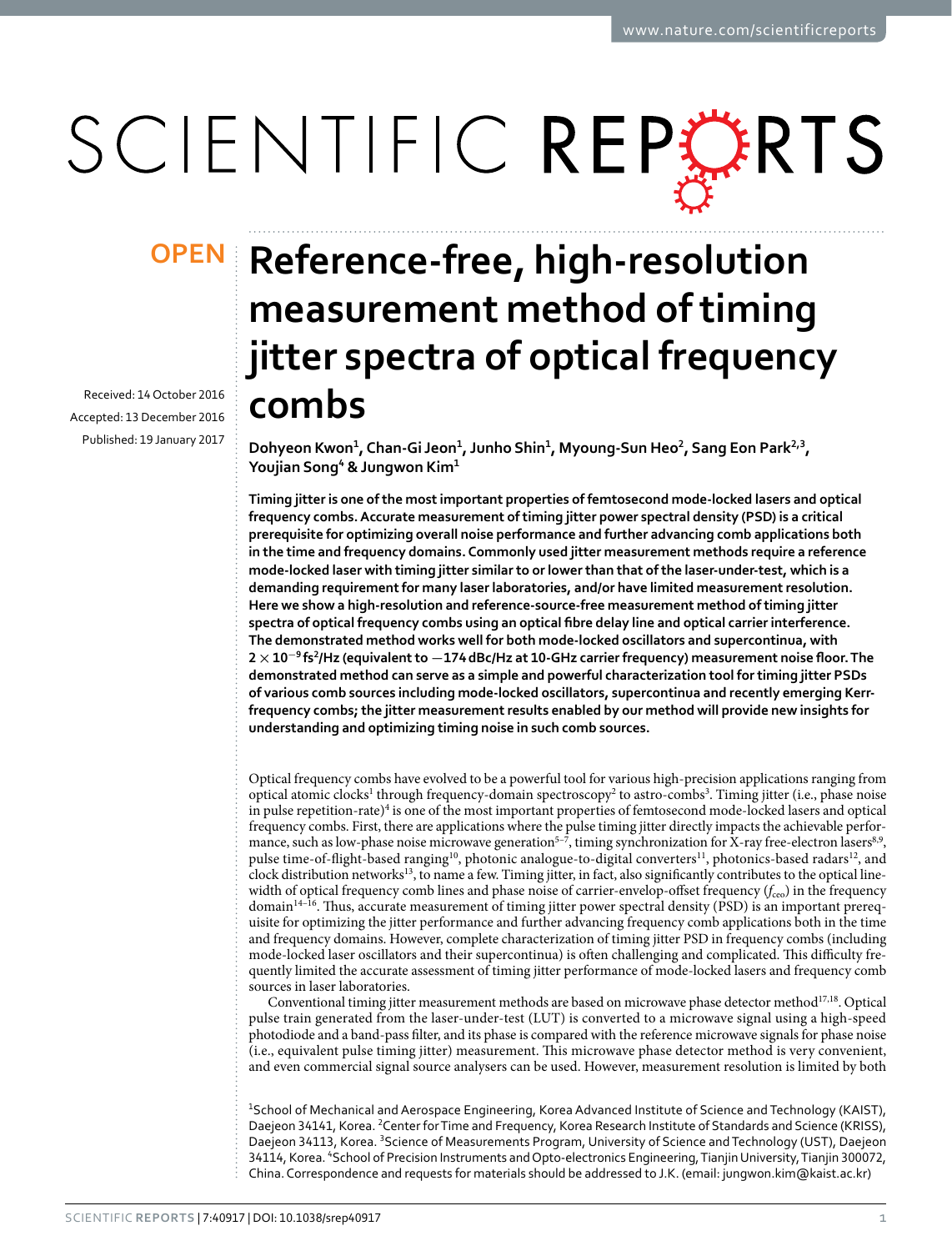

<span id="page-1-0"></span>**Figure 1. Schematic of the fibre delay-line-based timing jitter measurement method.** PZT, piezo-electric transducer; FBG, fibre Bragg grating; EDFA, Erbium-doped fibre amplifier; FRM, Faraday rotating mirror; AOFS, acousto-optic frequency shifter; PD, photodetector; BPF, band-pass filter; PLL, phase-locked loop; DLL, delay-locked loop; HV amp, high voltage amplifier.

the reference oscillator phase noise and additional phase noise added in the photo-detection process. Typical shot noise-limited measurement noise floor in photo-detection is ~−140 dBc/Hz level at 10-GHz carrier when detecting a  $\sim$ 100-MHz repetition-rate laser<sup>[19](#page-7-2)</sup>. In addition, amplitude-to-phase conversion in the photodiode also adds excess timing jitter<sup>20–22</sup>. This noise floor is too high for timing jitter characterization of mode-locked lasers, because repetition-rate phase noise of free-running mode-locked lasers is often well below −140 dBc/Hz from 10kHz Fourier frequency (when scaled to 10-GHz carrier[\)23–25](#page-7-4). In order to improve the detection resolution, opti-cal cross-correlation method<sup>[19,](#page-7-2)23-25</sup> can be used; this technique makes use of direct pulse-to-pulse timing comparison between two optical pulse trains using nonlinear optic processes (such as second-harmonic generation). When shorter pulse width and higher power are used, measurement noise floor of the optical cross-correlation can be improved. For example, when 50mW average power and 60 fs pulse width were used, timing jitter could be measured with  $3 \times 10^{-12}$ fs<sup>2</sup>/Hz (−202 dBc/Hz at 10-GHz carrier) background noise floor<sup>23</sup>. More recently developed optical heterodyne method, which measures timing jitter using optical spectrum interference between two identical mode-locked lasers, showed −212 dBc/Hz background noise floor at 10-GHz carrie[r26.](#page-7-5) Although the optical cross-correlation and optical heterodyne methods show the best timing jitter measurement resolution of mode-locked lasers, these methods require two identical mode-locked lasers or a reference mode-locked laser with matched repetition-rate and lower timing jitter, which is often a difficult requirement to meet. Thus, a high-resolution and reference-free timing jitter measurement method is highly desirable for simple yet accurate characterization of various optical frequency comb sources.

In microwave engineering community, delay-line-based methods have enabled reference-source-free measurements of phase noise in microwave and radio-frequency (RF) oscillators<sup>27</sup>. This method can be directly applied to measure the timing jitter and phase noise of mode-locked lasers by using optical fibre link as the delay line. However, the measurement noise floors have been limited to ~−140 dBc/Hz at 10-GHz carrier by limited signal power and thermal noise in photodiodes, RF amplifiers, and frequency mixers<sup>28</sup>. Even when optical cross-correlation was used as a sensitive timing detector, the measurement resolution was hampered by the dispersion and nonlinearities in long fibre links, which limited the achievable pulsewidth and pulse energy<sup>19,29</sup>.

In this paper, we demonstrate a high-resolution and reference-source-free measurement method of timing jitter spectra in optical frequency combs using an optical fibre delay line and optical carrier interference. The basic principle is based on the optical carrier frequency interference using a fibre delay line, which has been used for the measurement and stabilization of continuous-wave (CW) laser frequency noise<sup>30–33</sup>, to measure the timing jitter of optical frequency combs. Note that, as this method uses optical carrier interference, it does not require clean ultrashort pulses in the time domain like the optical cross-correlation method. As a result, the demonstrated method can conveniently measure timing jitter of both mode-locked laser oscillators and spectrum-broadened supercontinua with  $2 \times 10^{-9}$ fs<sup>2</sup>/Hz (−174 dBc/Hz at 10-GHz carrier frequency) measurement noise floor. Therefore, the demonstrated method can serve as a simple and powerful characterization tool for timing jitter PSDs of various supercontinuum sources<sup>34,35</sup> and recently emerging Kerr-frequency comb sources<sup>[36](#page-7-12),[37](#page-7-13)</sup> as well; the measurement results will provide new insights for understanding noise mechanisms and further optimizing noise performances in such comb sources.

#### **Results**

**Design and implementation of the timing jitter PSD measurement setup.** Timing jitter measurement is based on optical carrier interference by an all-fibre Michelson interferometer with a long optical fibre delay. [Figure 1](#page-1-0) shows the experiment setup. Using the optical carrier interference between a reference arm and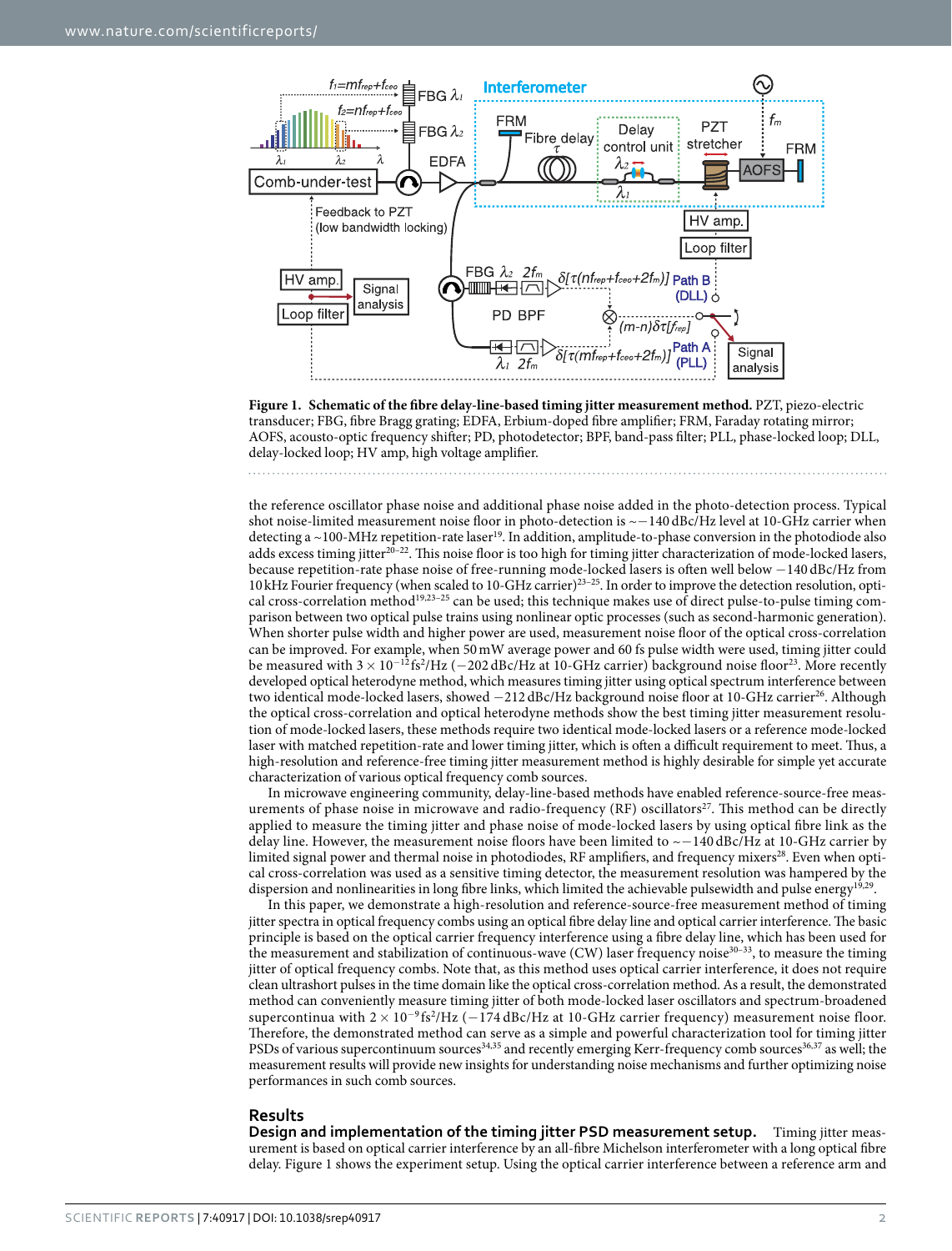

<span id="page-2-0"></span>**Figure 2. Comparison of timing jitter PSD measurement results between PLL and DLL approaches.**  (**a**) Timing jitter measured at the mixer output of the PLL. (**b**) Timing jitter measured at the mixer output of the DLL. (**c**) Timing jitter by combining the measurement results at the mixer output and the laser PZT input of the PLL (using the method in ref. [41](#page-7-15)).

a long delay arm, the absolute frequency noise of comb modes ( $nf_{\rm rep} + f_{\rm ceo}$ ) is detected. To extract only the repetition-rate noise, the carrier-envelope-offset frequency (*f*ceo) noise is eliminated by common-mode *f*ceo rejection using two spectral regions ( $\lambda_1$  and  $\lambda_2$  in [Fig. 1](#page-1-0)) of the laser<sup>38–40</sup>. We convey all the frequency noise signals into RF frequency  $2f_m$  using an acousto-optic frequency shifter (AOFS). At the Michelson interferometer output, each wavelength component ( $\lambda_1$  and  $\lambda_2$ ) is split and detected by photodetectors. Each photodetected power contains the frequency noise of the corresponding frequency modes (i.e.,  $(m_{rep} + f_{ceo} + 2f_m)$  for  $\lambda_1$  and  $(m_{rep} + f_{ceo} + 2f_m)$  for  $\lambda_2$ ) at  $2f_m$  carrier frequency (i.e., twice the AOFS driving frequency by round-trip). After the common frequency components are rejected by a frequency mixer, the repetition-rate frequency noise, *δ*(*m*−*n*)*frep*, is detected. Once the frequency noise is obtained, it can be easily converted to the equivalent phase noise and timing jitter. Note that a similar fibre interferometer-based method was recently used for stabilization of repetition-rate phase noise<sup>38</sup>. In this work, we focus on the use of the optical fibre delay for analysing the timing jitter PSDs in free-running mode-locked laser oscillators and their supercontinua. More detailed information on the experiment setup can be found in the Methods Section.

We modified the previous fibre Michelson interferometer setup to make it more suitable for timing jitter measurement of various frequency comb sources. First, in order to make the measurement setup both wavelength- and repetition-rate-independent, we replaced the dispersion compensating fibre (DCF) in the fibre link (used in ref. [38\)](#page-7-14) with a delay control unit consisting of a pair of wavelength division multiplexing (WDM) couplers and a variable delay line (see "delay control unit" in [Fig. 1](#page-1-0)). This enables easy adjustment of relative group delay between  $\lambda_1$  and  $\lambda_2$  components, which enables the highest possible signal-to-noise ratio (SNR) at the interferometer output. As DCF is not necessary for building the long fibre link, the jitter measurement setup can be built for wavelength ranges other than 1550-nm (for example, Yb-fibre combs at 1-μm or Ti:sapphire combs at 800-nm). In addition, the high-SNR interference condition can be easily found for any comb repetition-rates by simply tuning the relative delay between the two wavelengths.

Second, we showed that both phase-locked loop (PLL) and delay-locked loop (DLL) approaches can measure the timing jitter of optical frequency combs. As shown in [Fig. 1](#page-1-0), the comb repetition-rate frequency noise information can be fed back to either the comb-under-test (via path A in [Fig. 1](#page-1-0)) or the fibre delay line (via path B in [Fig. 1](#page-1-0)), which corresponds to the PLL and DLL configuration, respectively. The advantage of PLL approach is that it can measure the timing jitter PSD inside the locking bandwidth as well by monitoring the PSD of the voltage signal that drives the repetition-rate-tuning actuator in the comb source, which carries the frequency noise information of the free-running comb<sup>41</sup>. One important requirement of using PLL approach is that the comb-under-test should have a repetition-rate-tuning actuator such as piezoelectric transducer (PZT)-mounted optics. In case of the mode-locked oscillator or comb source without such actuators, the DLL approach can be employed. In this case, the error signal is fed back to the PZT stretcher in the fibre link, and the timing delay provided by the long fibre link is locked to the free-running comb. As a result, the timing jitter PSD of the free-running comb can be measured outside the locking bandwidth. [Figure 2](#page-2-0) shows the timing jitter PSD measurement results of the free-running mode-locked Er-fibre oscillator in a commercial comb system (FC1500 from MenloSystem GmbH manufactured in 2010) using a 140-m-long fibre link. Curves **a** and **b** show the timing jitter PSDs measured at the mixer output using the PLL and DLL approaches, respectively, when the locking bandwidth is set to  $\sim$ 70Hz. Both methods show consistent and valid jitter measurement results above the locking bandwidth. Curve **c** shows the timing jitter PSD for the entire Fourier frequency range by combining the measurement results at the mixer output and the laser PZT input when the PLL approach is used (by using the approach shown in ref. [41](#page-7-15)).

Third, we showed that fibre delay length can be optimized for comb sources with different noise characteristics. When the fibre delay time is  $\tau$ , the jitter measurement sensitivity scales with  $\tau$ , which enables lower measurement background noise for longer delay. However, the frequency noise detection sensitivity is nullified for Fourier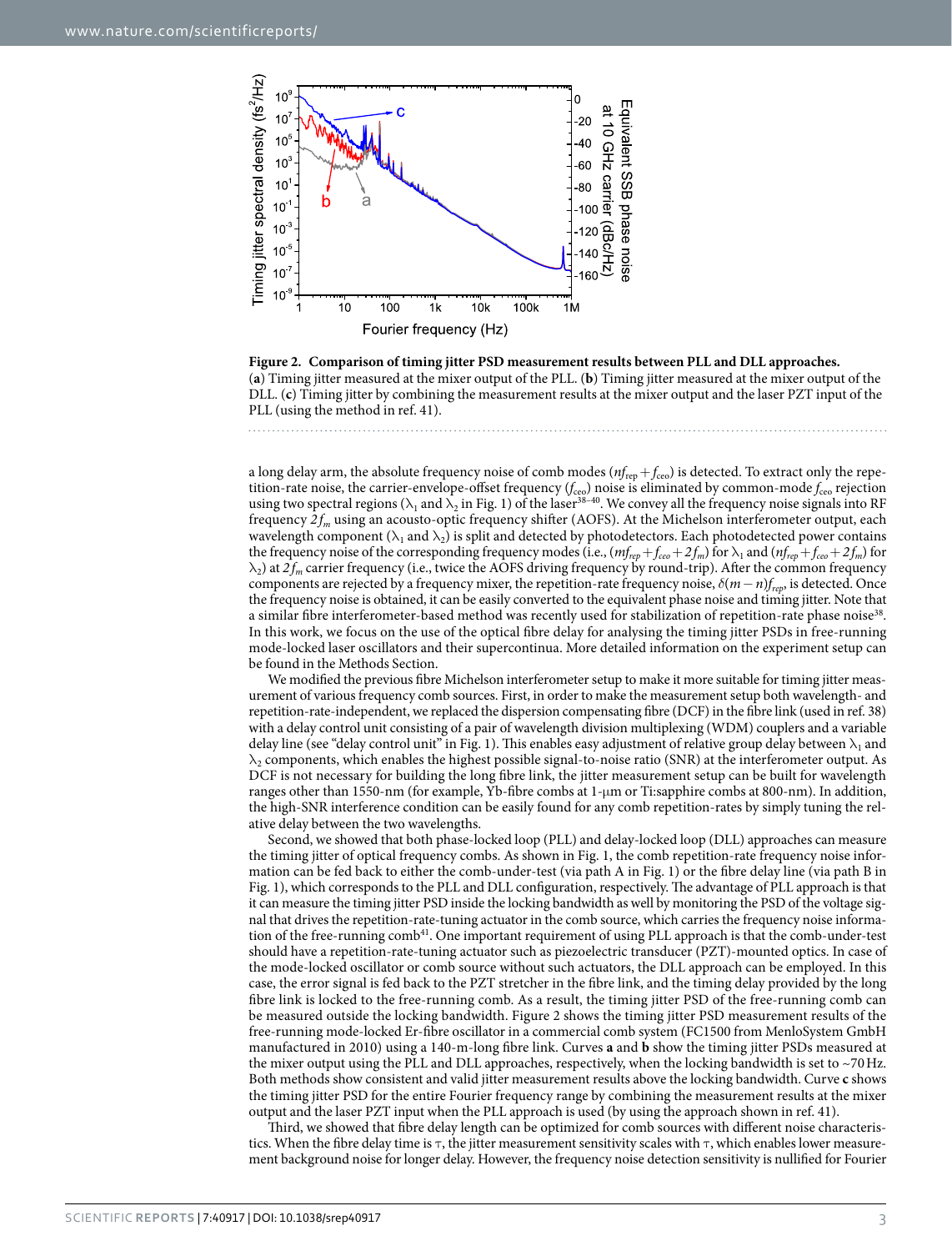

<span id="page-3-0"></span>**Figure 3. Comparison of timing jitter PSD measurement results for different fibre delay lengths.**  (**a**) 140-m-long fibre link result. (**b**) 100-m-long fibre link result. (**c**) 45-m-long fibre link result. (**d**) Background noise floor of 140-m-long fibre link. (**e**) Background noise floor of 100-m-long fibre link. (**f**) Background noise floor of 45-m-long fibre link.

frequencies at  $1/\tau$  and its harmonics<sup>28,38</sup>. As a result, multiple spikes at  $1/\tau$  and its harmonics appear in the measured timing jitter spectrum, which are not the real comb noise but simply a measurement artefact (see Methods section and Supplementary Information of ref. [38](#page-7-14) for more discussion). Thus, for a given comb-under-test, a trade-off between the measurement sensitivity (which scales with τ) and the null-sensitivity frequency position (which scales with  $1/\tau$ ) is necessary. It is generally desirable to reduce the delay length down to the point where the background noise level is slightly lower than the jitter PSD of the comb-under-test, which results in the shift of the sensitivity null-point  $(1/\tau)$  to higher Fourier frequency. The timing jitter PSD measurement results in [Fig. 3](#page-3-0) demonstrate the impact of different fibre delay lengths. We measured the timing jitter PSD of the aforementioned Er-fibre oscillator (in FC1500 of MenloSystems GmbH) using 140-m (curve **a**), 100-m (curve **b**), and 45-m (curve **c**) fibre delay lines. Note that curves **d**, **e** and **f** correspond to the measurement background noise for 140-m, 100-m, and 45-m fibre delay cases, respectively. As expected, the background noise increases for shorter fibre delay, and 45-m-long fibre is the shortest fibre length that can faithfully measure the jitter PSD for the comb-under-test. All three measurements show same level of jitter PSD measurement results except the measurement artefact spikes at the first null-point  $(1/\tau)$ . As the sensitivity null-point shifts from 680 kHz (140-m) fibre) to 1MHz (100-m fibre) and 2MHz (45-m fibre), the measurement with 45-m-long fibre delay (curve **c**) enables spike-free measurement up to 1-MHz Fourier frequency.

**Timing jitter PSD measurement of low-jitter mode-locked oscillators.** Using the demonstrated measurement method, we characterized the timing jitter PSDs of low-jitter (e.g., sub-fs integrated jitter for >10 kHz Fourier frequency) mode-locked oscillators. We tested three different oscillators: First one is a home-built 78-MHz stretched-pulse Er-fibre laser oscillator<sup>[41](#page-7-15)</sup> (denoted as "Oscillator A"); the second one is a commercial 80-MHz Er-doped mode-locked laser oscillator (Origami-15 manufactured by Onefive GmbH, denoted as "Oscillator B"); the third one is a commercial 250-MHz nonlinear amplifying loop mirror (NALM)-based, polarization-maintaining (PM) Er-fibre laser oscillator (FC1500-250-ULN manufactured by MenloSystems GmbH, denoted as "Oscillator C"). [Figure 4](#page-4-0) shows the measured timing jitter PSDs and integrated rms timing jitter of the three mode-locked oscillators (curves **a**, **b** and **c** for Oscillator A, B and C, respectively) using a ~1-km-long fibre delay-based PLL method. Note that the sensitivity-null-point-induced measurement artefact spikes (at ~100 kHz and its harmonics) are represented by dotted curves in this plot. Curve **d** shows the projected measurement noise floor originated from the RIN at 100 MHz ( $2f_m$ ). The measurement background noise floor is 2 × 10<sup>-9</sup> fs<sup>2</sup>/Hz (45 zs/√Hz), which corresponds to −174 dBc/Hz single-sideband phase noise floor at 10-GHz carrier frequency. The rms timing jitter integrated from 10 kHz to 1MHz Fourier frequency is 861 as, 144 as and 175 as (when excluding the impact of artefact spikes) for Oscillator A, B and C, respectively, where the RIN-limited measurement background noise contributes 48-as rms jitter in the same integration range. Note that the characteristic steep slope of >40dB/dec of Oscillator B in the 3kHz–30kHz Fourier frequency range was also previously observed in a measurement result of a similar oscillator using the BOC method<sup>[42](#page-7-16)</sup>. Also note that, despite the  $1/f^2$  increase in the measurement sensitivity (curve **d**), the rms background jitter is only 529 as when integrated from 10Hz to 1MHz. This background noise floor is low enough to measure the timing jitter PSD of even the lowest-jitter oscillators such as the Er-fibre oscillator demonstrated in ref. [43](#page-7-17), the equivalent jitter PSD of which is shown by curve **e**.

**Timing jitter PSD measurement of supercontinuum.** Many frequency comb applications require supercontinuum (SC) generation from the mode-locked oscillator output for the detection and stabilization of carrier-envelope-offset frequency (*f<sub>ceo</sub>*) via *f*−2*f* interference. It is well known that SC generation process can suffer from significant fluctuations in carrier phase, timing and amplitude, mainly due to amplification of input laser noise and complex noise coupling during nonlinear propagation<sup>34,[35,](#page-7-11)[44,](#page-7-18)45</sup>. Low timing jitter in the SC generation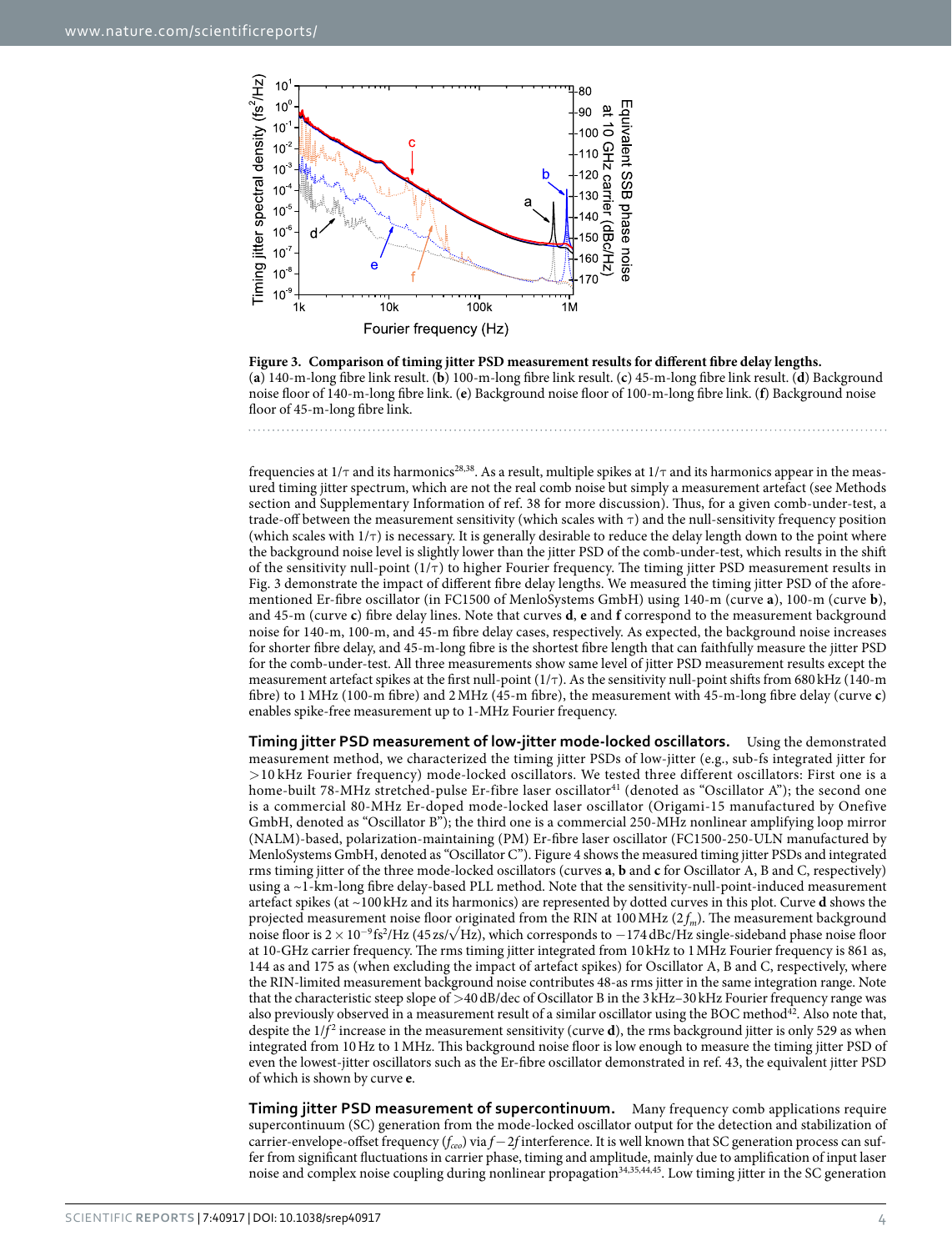

<span id="page-4-0"></span>**Figure 4. Timing jitter PSD and integrated rms timing jitter measurement results of sub-femtosecondjitter free-running mode-locked oscillators.** (**a**) Homebuilt Er-fibre mode-locked oscillator. (**b**) Commercial Er-laser oscillator (Origami-15 from Onefive GmbH). (**c**) Commercial Er-fibre oscillator (FC1500-250-ULN from MenloSystems GmbH). (**d**) Projected background noise floor originated from the RIN at 100MHz. (**e**) Er-fibre oscillator jitter data shown in ref. [43](#page-7-17) (measured by BOC method) for comparison.



<span id="page-4-1"></span>

is important because carrier-envelope phase noise itself is a linear combination of timing jitter and carrier phase noise<sup>[14,](#page-6-11)[15](#page-6-12),35</sup>. There are also other applications where timing jitter of SC directly impacts the achievable performance, such as coherent optical pulse synthesis<sup>46,47</sup> and coherent anti-Stokes Raman scattering (CARS) microscopy[48.](#page-7-22) For these reasons, accurate measurement of SC timing jitter is desirable, however, high-resolution and accurate jitter measurement is often nontrivial. The phase detector method suffers from amplitude-to-phase conversion in photodetection; the optical cross-correlation method cannot be used for many cases (especially for octave-spanning SC generation for self-referencing) because the pulse shape of the SC output is often seriously deformed[34.](#page-7-10) Thus, the fibre-delay-based method proposed in this paper can be an attractive alternative that can achieve high-resolution timing jitter measurement of SC sources.

As a demonstration experiment, we measured the timing jitter PSDs of both the oscillator and SC outputs of a commercial frequency comb system (aforementioned FC1500 from MenloSystems GmbH). [Figure 5](#page-4-1) shows the measurement results. Curves **a** and **b** represent the timing jitter PSDs of the oscillator and the SC, respectively,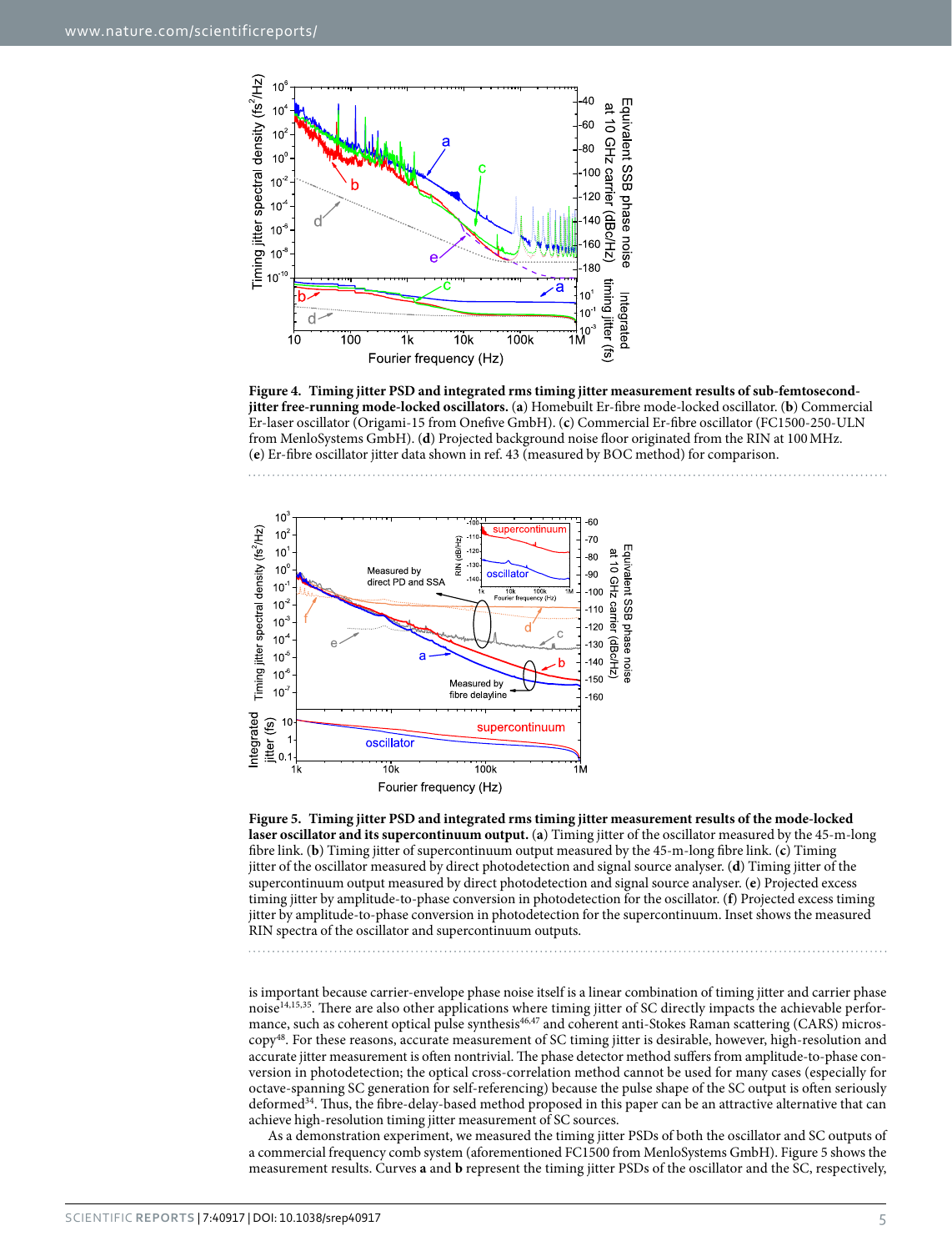measured by the proposed method using a 45-m-long fibre delay line. Note that, as already discussed in [Fig. 3,](#page-3-0) the measured jitter spectra are not limited by the measurement noise floor and the  $1/\tau$  spike is at ~2 MHz for the 45-m-long fibre delay. As a result, the measured PSDs in [Fig. 5](#page-4-1) (below 1-MHz Fourier frequency) are free from any measurement artefacts. The timing jitter PSD of the SC is slightly higher than that of the oscillator by  $\sim$  5 dB for >10-kHz Fourier frequency range. From this high-resolution measurement, the rms excess timing jitter in the SC generation is obtained as 580-as (1.62-fs) in the 100kHz (10kHz)–1MHz integration range. Note that this excess jitter number agrees fairly well with the previous simulation prediction for SC generation<sup>35</sup>

For comparison, we also used a direct photodetection (2-GHz InGaAs p-i-n photodiode) and a signal source analyser (Keysight Technologies, E5052B) to measure the timing jitter PSDs by the traditional phase detector method. Curves **c** and **d** represent the timing jitter PSDs of the oscillator and the SC, respectively, measured by the direct photodetection. Unlike the fibre delay-line-based measurement results, not only their PSD levels are much higher, but also the SC PSD is ~20dB higher than the oscillator PSD. Both issues might be the result of large amplitude-to-phase conversion<sup>20-22</sup> in the used photodiode. As shown in the inset, the relative intensity noise (RIN) of the SC is ~20dB higher than that of the oscillator. When using the measured amplitude-to-phase conversion coefficient of the used photodiode (0.43 rad/mW at 1 GHz = 67 ps/mW), the projected RIN-converted jitter PSDs for the oscillator and the SC are curves **e** and **f**, respectively, which fit fairly well with the measured timing jitter PSDs with direct photodetection (curves **c** and **d**).

These measurement results show that our fibre-delay-based method enables high-resolution and accurate timing jitter PSD measurement of SC sources as well, which is not hampered by the large RIN in the SC process. To our knowledge, this is the first time to accurately characterised the excess timing jitter spectrum added in the SC process and quantified it with sub-100-as resolution over 1-MHz bandwidth.

#### **Discussion**

In this report, we showed a reference-source-free and high-resolution timing jitter measurement method using an all-fibre Michelson interferometer. Timing jitter PSDs of both mode-locked oscillators and supercontinuum sources have been successfully measured with  $2 \times 10^{-9}$  fs<sup>2</sup>/Hz noise floor (equivalent to  $-174$  dBc/Hz phase noise floor at 10-GHz carrier), which is >25 dB lower than typical photodiode-based measurements<sup>19,49–51</sup>. Note that, although the noise floor is higher than the best optical cross-correlation method result, it is still comparable to typical performances of many optical cross-correlation measurements reported so far<sup>19,52-54</sup>.

Our demonstrated method can be particularly attractive for timing jitter characterization of SC sources and microresonator-based Kerr-comb sources. Precise measurement of excess timing jitter in SC is important for identifying different noise coupling mechanisms, such as amplitude-to-timing conversion<sup>[35](#page-7-11)</sup>, Gordon-Haus jitter effect<sup>55</sup>, Raman soliton formation<sup>56</sup> and soliton fission<sup>57</sup>, and further minimizing the excess jitter. As shown in [Fig. 5](#page-4-1) result, our method can provide a simple and high-resolution characterization of the timing jitter PSDs added in the SC generation.

There has been intense research in microresonator-based Kerr frequency combs in the last decade<sup>36[,37](#page-7-13)</sup>. Due to the recent advancements in the generation of temporal soliton pulse trains<sup>58-61</sup> at high repetition-rates in the tens – hundreds GHz range, low timing jitter Kerr-combs can be a useful source for telecommunication and photonic signal processing. Although the repetition-rate phase noise of Kerr-combs has been measured by standard photodiode-based methods, the measurement resolution has been often limited by the used microwave signal generators and photodetection<sup>62-64</sup>. As an alternative, our fibre-delay-based measurement method has a potential for rapid and accurate assessment of timing jitter performance for various operation conditions of Kerr-combs (such as pump detuning, pump power and group velocity dispersion). In particular, since many Kerr-combs are not equipped with direct repetition-rate tuning mechanism (such as PZTs), the DLL configuration will be useful for measuring the timing jitter of free-running combs without any feedback signal to the comb-under-test.

#### **Methods**

**Design and implementation of the timing jitter measurement setup.** The all-fibre Michelson interferometer-based timing jitter measurement setup is shown in [Fig. 1.](#page-1-0) The setup works for a wide range of input optical power, and we could get high-resolution jitter measurement for input power as low as  $400 \mu$ W. The input comb is filtered by fibre Bragg gratings (FBGs) with a full-width-half-maximum (FWHM) spectral width of 2nm. The centre wavelengths of FBGs are selected for the best measurement SNR, depending on the optical spectrum of the comb-under-test: for example, 1540-nm and 1560-nm are used for home-built Er-fibre oscillator and FC1500-250-ULN oscillator, whereas 1550-nm and 1570-nm are used for Origami-15 oscillator in our experiment. Filtered comb is amplified to  $\sim$  20 mW by an Erbium-doped fibre amplifier (EDFA), which is the power level that achieves the best SNR in our measurements. Note that, when the EDFA output power level is not optimized, undesired fibre-scattering-induced intensity noise limits the measurement resolution of the system.

Filtered and amplified comb is then applied to the Michelson interferometer with a long fibre delay. The length of the delay arm is adjusted from 45-m to 1-km depending on the intrinsic jitter level of the comb-under-test. The delay arm includes a fibre-coupled acousto-optic frequency shifter (Brimrose, AMF-50-5-1570-2FP) for synchronous detection at  $2 f_m$  (100 MHz in this work). As the optical fibre has chromatic dispersion, the group delay for filtered comb spectra  $\lambda_1$  and  $\lambda_2$  is different: for example, for SMF-28e fibre with 17 ps/nm/km dispersion coefficient at 1550 nm, the difference of optical path length is ~340 ps when ( $\lambda_2 - \lambda_1$ ) is 20 nm and delay length is 1 km. To enable concurrent interference of both  $\lambda_1$  and  $\lambda_2$  at the interferometer output, the group delays of  $\lambda_1$  and  $\lambda_2$  are matched by the delay control unit with two WDM couplers and a variable delay line (General Photonics, MDL-002-D-15-33-FC/APC-PP) inserted in one of the paths. In addition, a 40-m-long spool of PZT stretcher (Optiphase, PZ2-PM2-APC-E-155P) is inserted in the delay arm for the DLL configuration. Finally,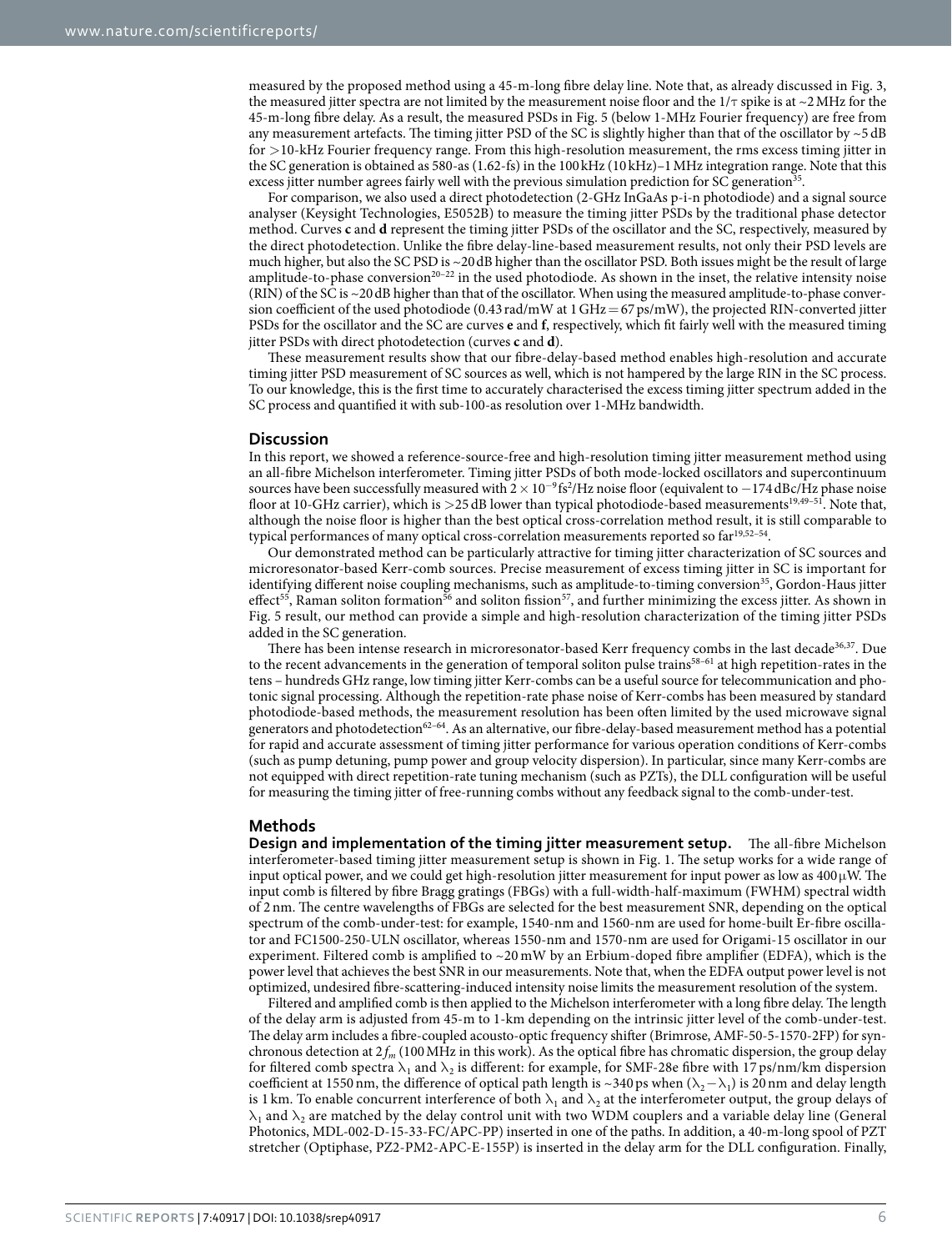Faraday rotating mirrors (FRMs) are used as the end mirrors of both the reference and delay arms to ensure polarization-independent interference.

At the Michelson interferometer output, each wavelength component ( $\lambda_1$  and  $\lambda_2$ ) is split by the FBG with 2 nm bandwidth and detected by photo-detectors. Each photo-detected power contains the frequency noise of the corresponding frequency modes (i.e.,  $(mf_{\rm rep}+f_{\rm ceo}+2f_m)$  for  $\lambda_1$  and  $(mf_{\rm rep}+f_{\rm ceo}+2f_m)$  for  $\lambda_2$ ) weighted by the delay time ( $\tau$ ) in the form of phase noise at  $2 f_m$  carrier frequency<sup>38</sup>. The obtained 100-MHz signals are filtered by RF band-pass filters with 24MHz bandwidth, which produces >40dB SNR in the 100-kHz resolution bandwidth. Finally, 100-MHz RF signals from each wavelength are amplified and frequency-mixed. The common frequency components ( $f_{ceo}$  + 2 $f_m$ ) are rejected by a frequency mixer, and only the repetition-rate frequency noise,  $\delta(m-n)$ *f*rep, is detected at the baseband. This signal can be applied to either the actuator in the comb (path A in [Fig. 1](#page-1-0), for PLL) or the PZT stretcher in the fibre delay line (path B in [Fig. 1,](#page-1-0) for DLL).

To convert the measured voltage noise PSD at the mixer output to the equivalent frequency noise PSD, the following transfer function of the delay line should be divided.

$$
T(f) = V_{peak} \left| (1 - \exp(-i \times 2\pi f \tau)) / (i \times f) \right| [V / Hz], \tag{1}
$$

where *Vpeak* is the amplitude of the low-pass filtered mixer output voltage from interference pattern, *f* is the Fourier frequency, and *τ* is the round-trip delay time between the two arms in the interferometer. When the Fourier frequency is far lower than 1/τ, the transfer function is simply a constant 2*πτVpeak* [V/Hz]. However, the detection sensitivity is nullified at Fourier frequencies of 1/τ and its harmonics. As a result, measurement noise artefact peaks appear in the jitter measurement results (as shown in [Figs 2,](#page-2-0) [3](#page-3-0), [4](#page-4-0) and [5\)](#page-4-1). As shown in [Fig. 3](#page-3-0), the trade-off between the background noise level and the null-point frequency position 1/τ can be achieved by selecting right fibre delay length. As the final step, we convert the frequency noise PSD at 2.5-THz (20-nm wavelength difference at 1550nm) into the phase noise and timing jitter PSD, and further convert it to the phase noise at 10-GHz carrier for easy comparison with other state-of-the-art microwave source performances.

As a final note, in the measurement set-up design, total dispersion of the setup (including FBGs and fibre link) should be kept low enough to make sure the additional Gordon-Haus timing jitter<sup>55</sup> does not hamper the measurement. In our experiment, the total dispersion was ~60ps/nm (for 1-km fibre link case) and the additional Gordon-Haus timing jitter PSD for low-jitter mode-locked Er-fibre lasers was projected to be ~100 times lower than the measurement resolution floor. As a result it did not limit the measurement accuracy. If necessary, we can employ a DCF section in the fibre link to reduce the total dispersion.

**Mode-locked oscillator measurement experiment conditions.** The home-built stretched-pulse Er-fibre oscillator has an optical spectrum centred at 1584 nm with 64-nm FWHM bandwidth. For the jitter measurement, 2-mW of optical power from the oscillator is used. It is filtered by FBGs centred at 1540nm and 1560 nm for high-efficiency amplification with a C-band EDFA. The Origami-15 oscillator is tested with 3 mW optical power to the setup. We used 1550nm and 1570nm for Origami-15 because the optical spectrum is centred at 1562nm with 15.6nm FWHM bandwidth. The FC1500-250-ULN oscillator (with 57-nm 3-dB bandwidth centred at 1552nm) is tested with 2mW input optical power and FBGs centred at 1540nm and 1560nm.

**Supercontinuum measurement experiment conditions.** The used supercontinuum source is a commercial Er-fibre-based frequency comb source (FC1500 from MenloSystem GmbH manufactured in 2010). It has a 250-MHz mode-locked oscillator at 1580-nm centre wavelength with 24-nm FWHM bandwidth. Supercontinuum is generated by the P250 unit and its spectrum spans over octave from 1 μm to 2 μm. For measuring the supercontinuum jitter, it is filtered by an optical band-pass filter centred at 1550-nm with 40-nm FWHM bandwidth, and the fibre-coupled average power is 850μW. Two wavelengths at 1540nm and 1560nm (with 2-nm FWHM bandwidth) are used for both the oscillator and the supercontinuum jitter measurements.

#### **References**

- <span id="page-6-0"></span>1. Ludlow, A. D., Boyd, M. M., Ye, J., Peik, E. & Schmidt, P. O. Optical atomic clocks. *Rev. Mod. Phys.* **87,** 637–701 (2015).
- <span id="page-6-2"></span><span id="page-6-1"></span>2. Foltynowicz, A. *et al.* Optical frequency comb spectroscopy. *Faraday Discuss.* **150,** 23–31 (2011).
- 3. Li, C.-H. *et al.* A laser frequency comb that enables radial velocity measurements with a precision of 1 cm s<sup>−</sup><sup>1</sup> . *Nature* **452,** 610–612  $(2008)$
- <span id="page-6-4"></span><span id="page-6-3"></span>4. Haus, H. A. & Mecozzi, A. Noise of mode-locked lasers. *IEEE J. Quantum Electron*. **29,** 983–996 (1993).
- 5. Millo, J. *et al.* Ultralow noise microwave generation with fiber-based optical frequency comb and application to atomic fountain clock. *Appl. Phys. Lett.* **94,** 141105 (2009).
- 6. Fortier, T. M. *et al.* Generation of ultrastable microwaves via optical frequency division. *Nat. Photon*. **5,** 425–429 (2011).
- 7. Jung, K., Shin, J. & Kim, J. Ultralow phase noise microwave generation from mode-locked Er-fiber lasers with subfemtosecond integrated timing jitter. *IEEE Photon. J*. **5,** 5500906 (2013).
- <span id="page-6-5"></span>8. Kim, J., Cox, J. A., Chen. J. & Kärtner, F. X. Drift-free femtosecond timing synchronization of remote optical and microwave sources. *Nat. Photon.* **2,** 733–736 (2008).
- <span id="page-6-6"></span>9. Schulz, S. *et al.* Femtosecond all-optical synchronization of an X-ray free-electron laser. *Nat. Commun.* **6,** 5938 (2015).
- <span id="page-6-7"></span>10. Shi, H. *et al.* Effect of timing jitter on time-of-flight distance measurements using dual femtosecond lasers. *Opt. Express* **23,** 14057–14069 (2015).
- <span id="page-6-9"></span><span id="page-6-8"></span>11. Valley, G. C. Photonic analog-to-digital converters. *Opt. Express* **15,** 1955–1982 (2007).
- 12. Ghelfi, P. *et al.* A fully photonics-based coherent radar system. *Nature* **507,** 341–345 (2014).
- <span id="page-6-10"></span>13. Keeler, G. A. *et al.* The benefits of ultrashort optical pulses in optically interconnected systems. *IEEE J. Sel. Top. Quantum Electron.* **9,** 477–485 (2003).
- <span id="page-6-11"></span>14. Kim, J. & Song, Y. Ultralow-noise mode-locked fiber lasers and frequency combs: principles, status, and applications. *Adv. Opt. Photon*. **8,** 465–540 (2016).
- <span id="page-6-12"></span>15. Kärtner, F. X. *et al.* Few-cycle pulses directly from a laser. *Top. Appl. Phys*. **95,** 73–136 (2004).
- 16. Newbury, N. R. & Washburn, B. R. Theory of the frequency comb output from a femtosecond fiber laser. *IEEE J. Quantum Electron.* **41,** 1388–1402 (2005).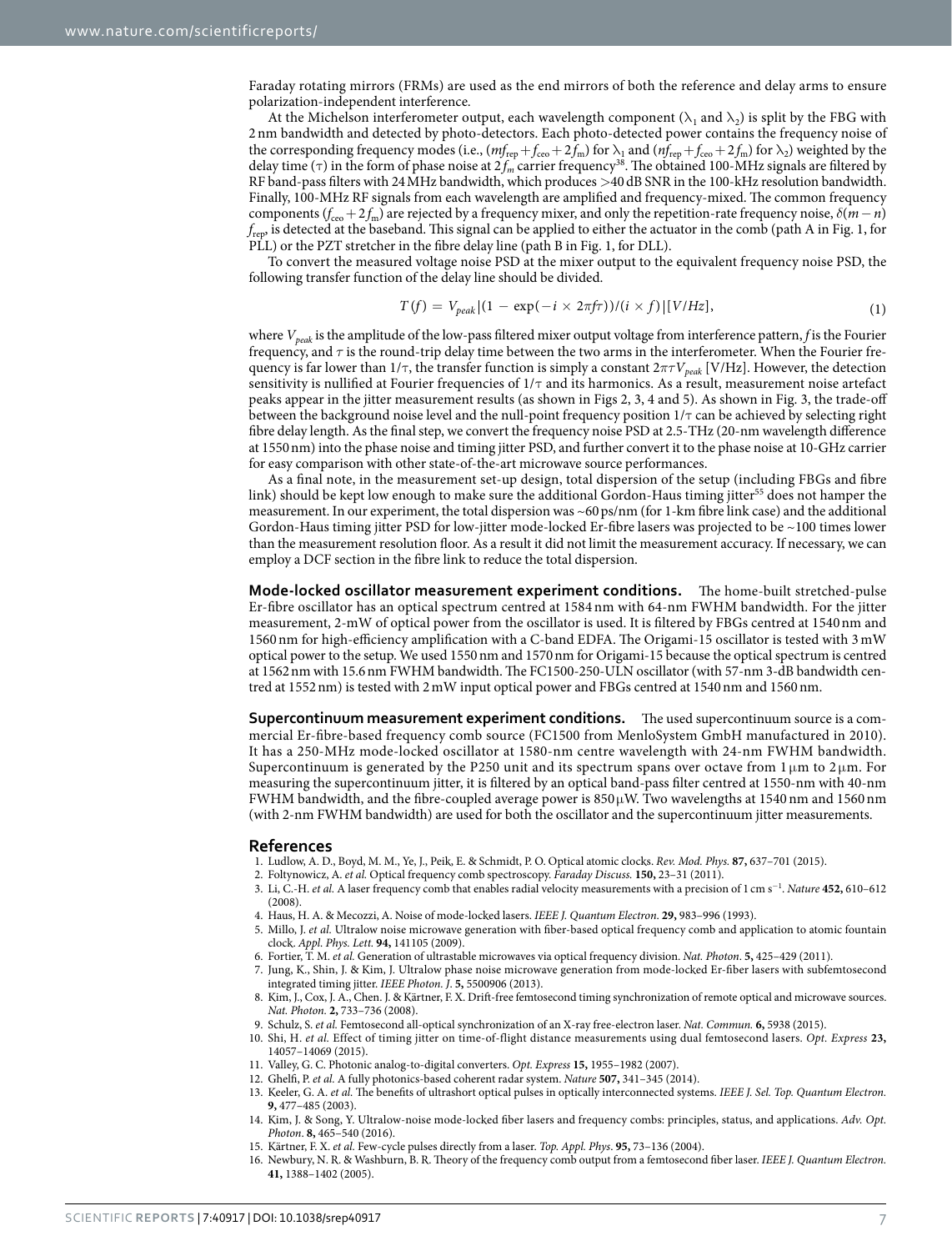- <span id="page-7-1"></span><span id="page-7-0"></span>17. von der Linde, D. Characterization of the noise in continuously operating mode-locked lasers. *Appl. Phys. B* **39,** 201–217 (1986).
- 18. Scott, R. P., Langrock, C. & Kolner, B. H. High-dynamic-range laser amplitude and phase noise measurement techniques. *IEEE J. Sel. Top. Quantum Electron.* **7,** 641–655 (2001).
- <span id="page-7-2"></span>19. Kim, J., Chen, J., Cox, J. & Kärtner, F. X. Attosecond-resolution timing jitter characterization of free-running mode-locked lasers. *Opt. Lett.* **32,** 3519–3521 (2007).
- <span id="page-7-3"></span>20. Ivanov, E. N., Diddams, S. A. & Hollberg, L. Study of the excess noise associated with demodulation of ultra-short infrared pulses. *IEEE T. Ultrason. Ferr. Freq. Control* **52,** 1068–1074 (2005).
- 21. Taylor, J. *et al.* Characterization of Power-to-Phase Conversion in High-Speed P-I-N Photodiodes. *IEEE Photon. J.* **3,** 140–151 (2011).
- 22. Zhang, W. *et al.* Amplitude to phase conversion of InGaAs pin photo-diodes for femtosecond lasers microwave signal generation. *Appl. Phys. B* **106,** 301–308 (2012).
- 23. Kim, T. K. *et al.* Sub-100-as timing jitter optical pulse trains from mode-locked Er-fiber lasers. *Opt. Lett.* **36,** 4443–4445 (2011).
- <span id="page-7-4"></span>24. Song, Y., Kim, C., Jung, K., Kim, H. & Kim, J. Timing jitter optimization of mode-locked Yb-fiber lasers toward the attosecond regime. *Opt. Express* **19,** 14518–14525 (2011).
- 25. Benedick. A. J., Fujimoto, J. G. & Kärtner, F. X. Optical flywheels with attosecond jitter. *Nat. Photon*. **6,** 97–100 (2012).
- <span id="page-7-5"></span>26. Hou, D., Lee, C.-C., Yang, Z. & Schibli, T. R. Timing jitter characterization of mode-locked lasers with <1 zs/√Hz resolution using a simple optical heterodyne technique. *Opt. Lett.* **40,** 2985–2988 (2015).
- <span id="page-7-6"></span>27. Whitwell, A. L. & Williams, N. A new microwave technique for determining noise spectra at frequencies close to the carrier. *Microwave J.* **2,** 27–32 (1959).
- <span id="page-7-7"></span>28. Rubiola, E., Salik, E., Huang, S., Yu, N. & Maleki, L. Photonic-delay technique for phase-noise measurement of microwave oscillators. *J. Opt. Soc. Am. B* **22,** 987–997 (2005).
- <span id="page-7-8"></span>29. Jiang, L. A., Wong, S. T., Grein, M. E., Ippen, E. P. & Haus, H. A. Measuring timing jitter with optical cross correlations. *IEEE J. Quantum Electron.* **38,** 1047–1052 (2002).
- <span id="page-7-9"></span>30. Chen, Y. T. Use of single-mode optical fiber in the stabilization of laser frequency. *Appl. Optics* **28,** 2017–2021 (1989).
- 31. Kéfélian, F., Jiang, H., Lemonde, P. & Santarelli, G. Ultralow-frequency-noise stabilization of a laser by locking to an optical fiberdelay line. *Opt. Lett.* **34,** 914–916 (2009).
- 32. Cranch, G. A. Frequency noise reduction in erbium-doped fiber distributed-feedback lasers by electronic feedback. *Opt. Lett.* **27,** 1114–1116 (2002).
- 33. Llopis, O. *et al.* Phase noise measurement of a narrow linewidth CW laser using delay line approaches. *Opt. Lett*. **36,** 2713–2715  $(2011).$
- <span id="page-7-10"></span>34. Dudley, J. M., Gentry, G. & Coen, S. Supercontinuum generation in photonic crystal fiber. *Rev. Mod. Phys.* **78,** 1135–1184 (2006). 35. Washburn, B. R. & Newbury, N. R. Phase, timing, and amplitude noise on supercontinua generated in microstructure fiber. *Opt.*
- <span id="page-7-12"></span><span id="page-7-11"></span>*Express* **12,** 2166–2175 (2004).
- 36. Del'Haye, P. *et al.* Optical frequency comb generation form a monolithic microresonator. *Nature* **450,** 1214–1217 (2007).
- <span id="page-7-13"></span>37. Herr, T. *et al.* Universal formation dynamics and noise of Kerr-frequency combs in microresonators. *Nat. Photon.* **6,** 480–487 (2012).
- <span id="page-7-14"></span>38. Jung, K. & Kim, J. All-fibre photonic signal generator for attosecond timing and ultralow-noise microwave. *Sci. Rep*. **5,** 16250 (2015). 39. Jones, R. J. & Diels, J.-C. Stabilization of femtosecond lasers for optical frequency metrology and direct optical to radio frequency synthesis. *Phys. Rev. Lett.* **86,** 3288–3291 (2001).
- 40. Jones, R. J., Thomann, I. & Ye, J. Precision stabilization of femtosecond lasers to high-finesse optical cavities. *Phys. Rev. A* **69,** 051803  $(2004)$
- <span id="page-7-15"></span>41. Jung, K. & Kim, J. Characterization of timing jitter spectra in free-running mode-locked lasers with 340 dB dynamic range over 10 decades of Fourier frequency. *Opt. Lett.* **40,** 316–319 (2015).
- <span id="page-7-16"></span>42. Peng, M. Y. *et al.* Long-term stable, large-scale, optical timing distribution systems with sub-femtosecond timing stability. In *FEL 2013: Proceedings of the 35th International Free-Electron Laser Conference.* (pp. 156–159) (2013).
- <span id="page-7-17"></span>43. Kuse, N. *et al.* All polarization-maintaining Er fiber-based optical frequency combs with nonlinear amplifying loop mirror. *Opt. Express* **24,** 3095–3102 (2016).
- <span id="page-7-18"></span>44. Corwin, K. L. *et al.* Fundamental noise limitations to supercontinuum generation in microstructue fiber. *Phys. Rev. Lett.* **90,** 113904 (2003).
- <span id="page-7-19"></span>45. Newbury, N. R., Washburn, B. R., Corwin, K. L. & Windeler, R. S. Noise amplification during supercontinuum generation in microstructure fiber. *Opt. Lett.* **28,** 944–946 (2003).
- <span id="page-7-20"></span>46. Krauss, G. *et al.* Synthesis of a single cycle of light with compact erbium-doped fibre technology. *Nat. Photon.* **4,** 33–36 (2010).
- <span id="page-7-21"></span>47. Cox, J. A., Putnam, W. P., Sell, A., Leitenstorfer, A. & Kärtner, F. X. Pulse synthesis in the single-cycle regime from independent mode-locked lasers using attosecond-precision feedback. *Opt. Lett.* **37,** 3579–3581 (2012).
- <span id="page-7-22"></span>48. Pegoraro, A. F. *et al.* All-fiber CARS microscopy of living cells. *Opt. Express* **17,** 20700–20706 (2009).
- <span id="page-7-23"></span>49. Byun, H., Pudo, D., Chen, J., Ippen, E. P. & Kärtner, F. X. High-repetition-rate, 491MHz, femtosecond fiber laser with low timing jitter. *Opt. Lett.* **33,** 2221–2223 (2008).
- 50. Chen, J., Sickler, J. W., Ippen, E. P. & Kärtner, F. X. High-repetition-rate, low jitter, low intensity noise, fundamentally mode-locked 167 fs soliton Er-fiber lasers. *Opt. Lett.* **32,** 1566–1568 (2007).
- 51. Wu, K., Zhang, X., Wang, J. & Chen, J. 463-MHz fundamental mode-locked fiber laser based on few-layer MoS, saturable absorber. *Opt. Lett.* **40,** 1374–1377 (2015).
- <span id="page-7-24"></span>52. Shin, J., Jung, K., Song, Y. & Kim, J. Characterization and analysis of timing jitter in normal-dispersion mode-locked Er-fiber lasers with intra-cavity filtering. *Opt. Express* **23,** 22898–22906 (2015).
- 53. Chen, W. *et al.* Few-femtosecond timing jitter from a picosecond all-polarization-maintaining Yb-fiber laser. *Opt. Express* **24,** 1347–1357 (2016).
- 54. Yang, H. *et al.* Gigahertz repetition rate, sub-femtosecond timing jitter optical pulse train generated from a mode-locked Yb:KYW laser. *Opt. Lett.* **39,** 56–59 (2014).
- <span id="page-7-25"></span>55. Gordon, J. P. & Haus, H. A. Random-walk of coherently amplified solitons in optical fiber transmission. *Opt. Lett*. **11,** 665–667 (1986).
- <span id="page-7-26"></span>56. Zhou, G., Xin, M., Kärtner, F. X. & Chang, G. Timing jitter of Raman solitons. *Opt. Lett.* **40,** 5105–5108 (2015).
- <span id="page-7-27"></span>57. Efimov, A. & Taylor, A. J. Supercontinuum generation and soliton timing jitter in SF6 soft glass photonic crystal fibers. *Opt. Express.* **16,** 5942–5953 (2008).
- <span id="page-7-28"></span>58. Saha, K. *et al.* Modelocking and femtosecond pulse generation in chip-based frequency combs. *Opt. Express* **21,** 1335–1343 (2013).
- 59. Brasch, V. *et al.* Photonic chip–based optical frequency comb using soliton Cherenkov radiation. *Science* **351,** 357–360 (2015).
- 60. Huang, S.-W. *et al.* Mode-locked ultrashort pulse generation from on-chip normal dispersion microresonators. *Phys. Rev. Lett.* **114,** 053901 (2015).
- 61. Xue, X. *et al.* Mode-locked dark pulse Kerr-combs in normal-dispersion microresonators. *Nat. Photon*. **9,** 594–600 (2015).
- <span id="page-7-29"></span>62. Yi, X., Yang, Q.-F., Yang, K. Y., Suh, M.-G. & Vahala, K. Soliton frequency comb at microwave rates in a high-Q silica microresonator. *Optica* **2,** 1078–1085 (2015).
- 63. Liang, W. *et al.* High spectral purity Kerr frequency comb radio frequency photonic oscillator. *Nat. Commun.* **6,** 7957 (2015).
- 64. Huang, S.-W. *et al.* Low-phase-noise 18GHz Kerr frequency microcomb phase-locked over 65THz. *Sci. Rep*. **5,** 13355 (2015).